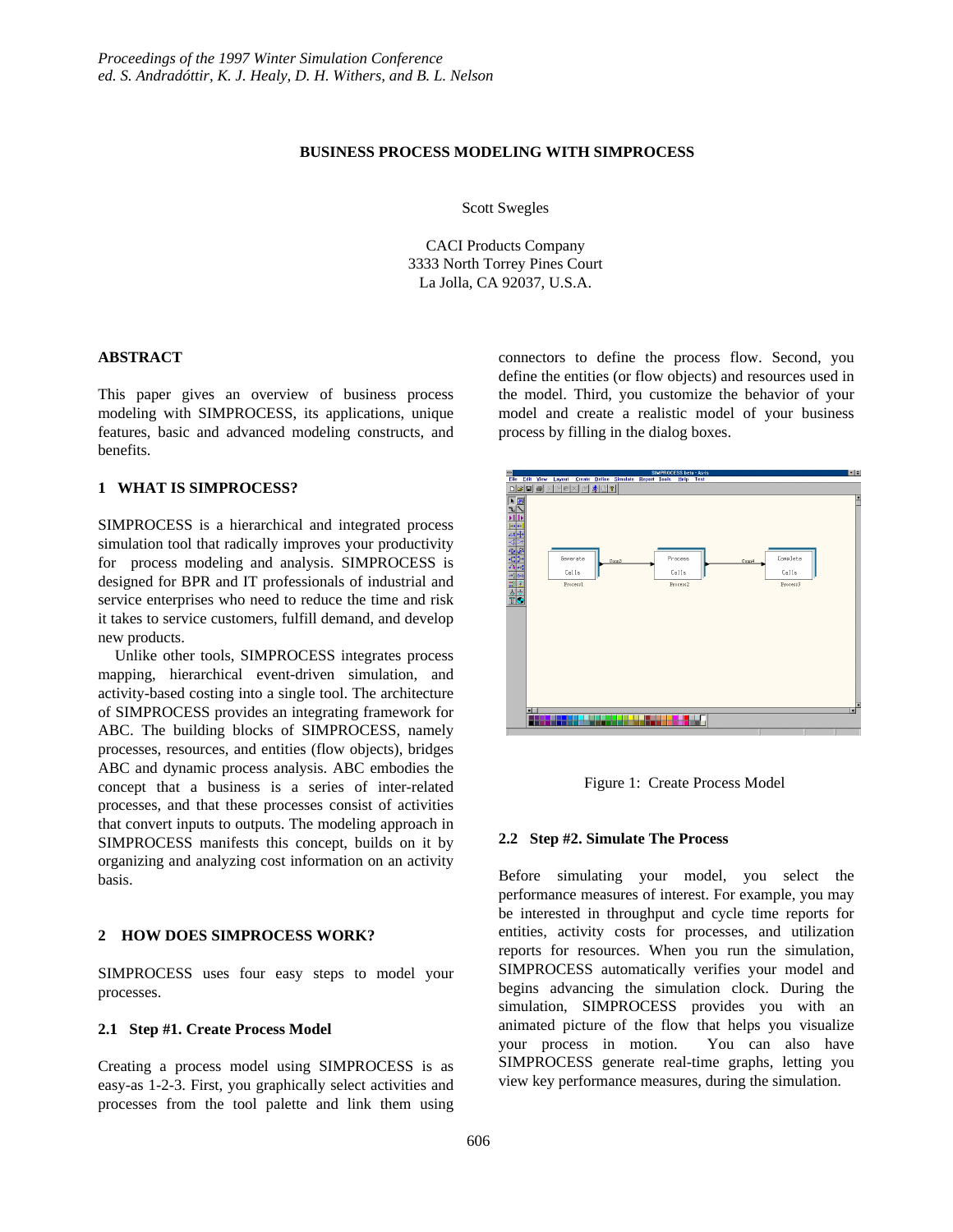

Figure 2: Simulate the Process

#### **2.3 Step #3 - Analyze the Results**

When the simulation is over, you can bring up your model results and analyze the performance measures of interest. In addition to the automatically generated cycle time, throughput, waiting time, resource utilization and cost reports, SIMPROCESS allows you to generate custom reports for tracking service levels or in-process inventory. All SIMPROCESS reports can be viewed in graphical or tabular form, and printed or exported to other software packages.





#### **2.4 Step #4. Evaluate "Alternatives"**

The primary purpose of using SIMPROCESS is to evaluate alternative business decisions. To facilitate this

important decision support activity, SIMPROCESS provides two unique functions called "Alternative Subprocesses" and a "Design of Experiment". The "Alternative Sub-processes" function allows you to create alternative representations of a business process utilizing its object-oriented interface. The "Design of Experiment" allows you to define which parameters you wish to experiment with or compare. Using these powerful functions, you setup your business alternatives and let SIMPROCESS do the rest. When your simulations are run, you can compare the alternatives and choose the one that maximizes your service levels and profits.



Figure 4: Evaluate Alternatives

#### **3 WHAT MAKES SIMPROCESS UNIQUE?**

SIMPROCESS is the first integrated tool that is specifically designed for business process modeling and analysis. SIMPROCESS combines process capture and event-driven simulation with activity-based costing. Here are some of the other features that distinguish SIMPROCESS from other modeling and analysis tools.

### **3.1 Hierarchical, Event-driven Simulation**

A key distinguishing feature of SIMPROCESS is its hierarchical process modeling capability. SIMPROCESS is based on CACI's breakthrough simulation technologies MODSIM and SIMOBJECT. These underlying technologies provide hierarchical and eventdriven simulation capabilities that had been previously unavailable for modeling large scale applications.

Unlike the hierarchical representations of processes using attached diagrams or files, SIMPROCESS offers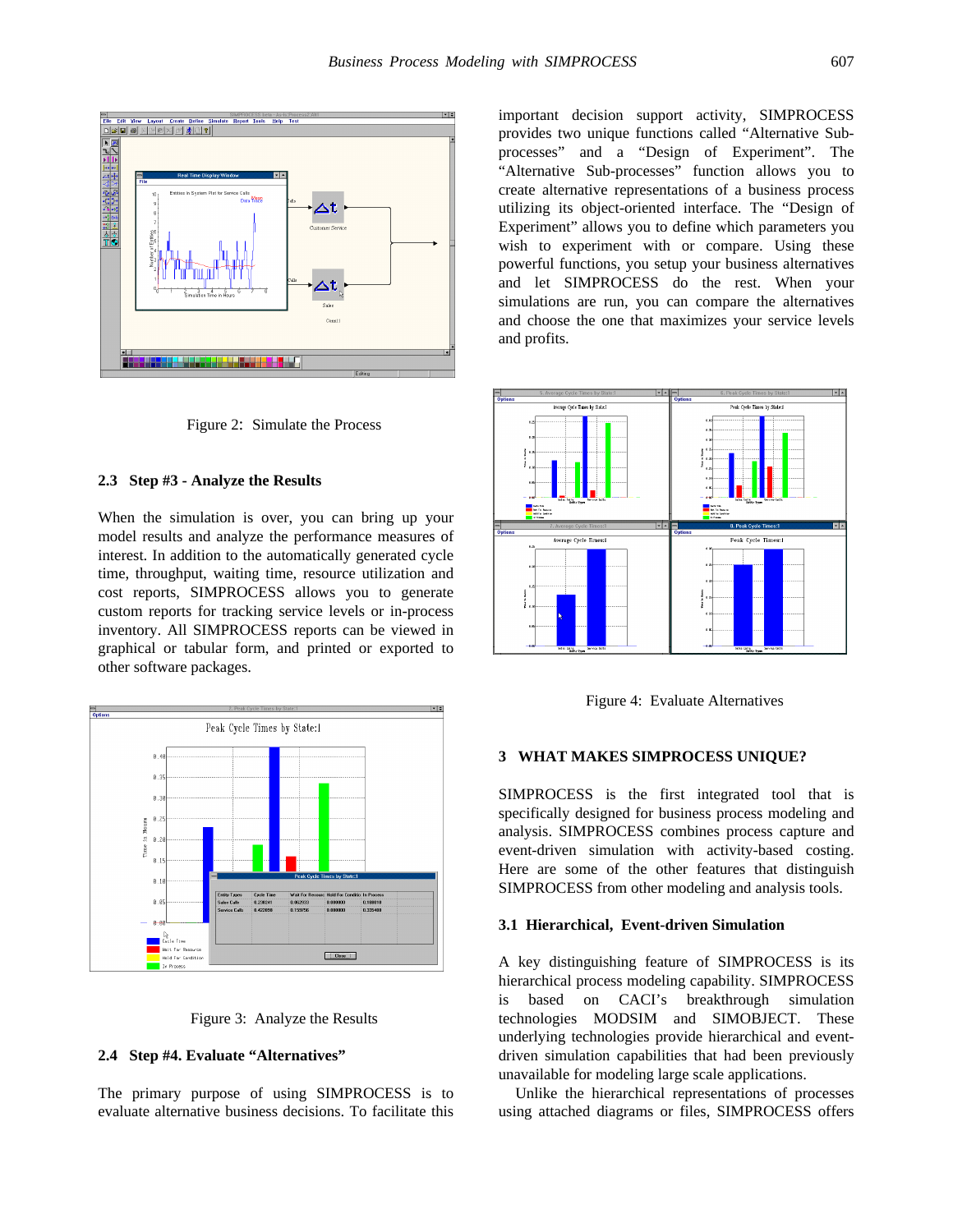true hierarchy based on object-orientation. This enables you to decompose a process into as many levels of detail as required. The Process construct allows you to create the hierarchy. A process may have several sub-processes and activities. For example, an inspection process that consists of a BRANCH activity and two DELAY activities can be defined as a hierarchical process template.

# **3.2 Activity-based Costing**

The breakthrough activity-based modeling paradigm and resource constructs of SIMPROCESS offer a natural fit for its powerful activity-based costing engine. Activitybased costing is designed into SIMPROCESS, unlike other simulation tools, giving you automatic cost reports. One of the major challenges in successful implementation of ABC is finding the appropriate level of detail for the business process analysis. The organization of business processes is critical to reorganizing the cost data into activity pools. The hierarchical modeling approach of SIMPROCESS facilitates this organization and accommodates varying levels of detail for ABC analysis.

### **3.3 Methodology-independent Process Modeling**

Some of the process modeling tools force you to learn a new methodology such as IDEF or systems dynamics. SIMPROCESS provides you with a flexible process modeling environment that is adaptable to any methodology that you choose. The process documentation features of SIMPROCESS are far superior to typical flowcharting or simulation tools because it is specifically designed for business process modeling and analysis.

# **3.4 Activity-based Modeling**

SIMPROCESS utilizes a breakthrough activity-based modeling paradigm. Activity modeling constructs are the objects at the lowest level of the SIMPROCESS hierarchy and they are used for modeling the behavior of a process. Activities are non-decomposable. The default SIMPROCESS palette bar contains 18 built-in activity blocks: Generate, Dispose, Delay, Assemble, Branch, Merge, Batch, Unbatch, Split, Join, Transform, Copy, Gate, Assign, Synchronize, Get Resource, Free Resource, Replenish Resource. These activities can be connected or embedded into processes using simple flowcharting techniques making process documentation quick and meaningful.

In addition, you can create your own re-usable activity templates and add them to your palette bar. You can even customize these built-in activity blocks to represent the operational characteristics of your own business processes.

### **3.5 Powerful Resource Modeling Constructs**

Accurate resource modeling requires model building blocks that allow you to define the hierarchical, shared and consumable behavior of real-world resources. In the real world, the performance of business processes is usually constrained by the limited availability of resources or by resource interdependencies. SIMPROCESS allows you to define the costs, capacity, usage, and interdependencies associated with resources. It automatically keeps track of the resource's utilization and costs.

Another unique aspect of SIMPROCESS is its ability to represent the hierarchical nature of resources using Departments and Workgroups. Schedules and Downtimes can be modeled to mimic the dynamic behavior of resources.

### **3.6 Advanced Modeling Constructs**

Most BPR tools that provide simulation functionality use simplistic modeling constructs. When modeling the dynamics of real-world business processes, powerful functions such as attributes, expressions, system variables, and IF-THEN-ELSE logic are needed. SIMPROCESS provides these advanced modeling functions and eliminates the limitations of simplistic tools. Advanced modeling functions are very important for realistically modeling the complex behavior of business processes. These functions of SIMPROCESS differentiate it from other BPR tools that are based only on simplistic modeling functions. The advanced modeling functions combined with programming capabilities provide the power and flexibility to accurately analyze the dynamic behavior of real-world business problems.

### **3.6.1 User-defined Attributes**

User defined attributes allow you to attach tags to entities that travel through the model. Attributes can be used for conditional branching, sequencing, or decision making in expressions or logic. For example, order quantity may depend on which customer the order came from. Furthermore, order processing time may depend on the size of each order. By defining an attribute named "order quantity" and writing an expression that multiplies "order quantity" by "process time per order," you can accurately model the order processing delay activity in your model.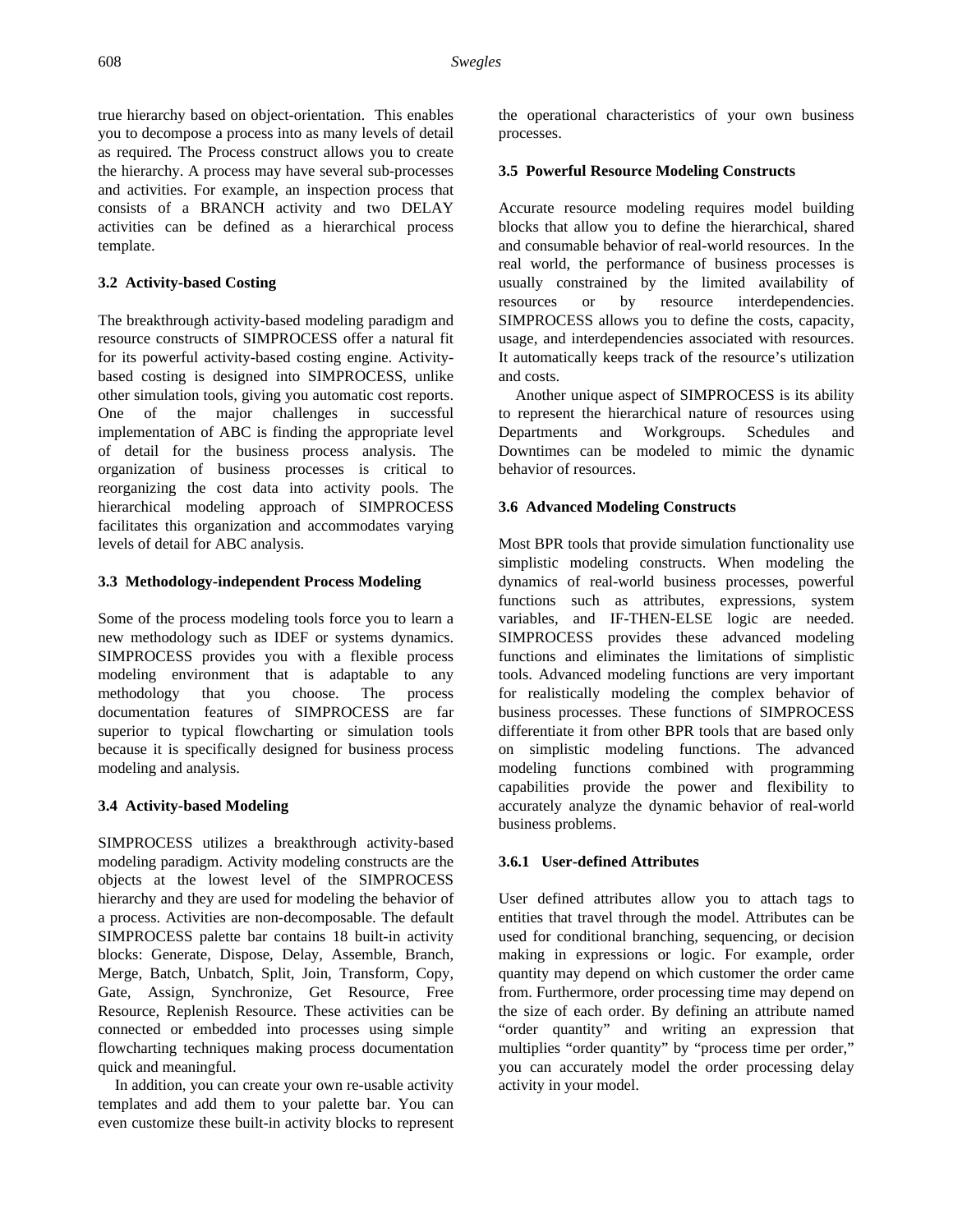# **3.6.2 System Attributes**

These variables keep track of the states of model elements so that expressions or logic can be written to deal with complex business situations. For example, the number of customers waiting for a service representative is a system-state variable that changes over time. In a typical service process, the number of servers would be increased if the customers in line reach a certain number.

### **3.6.3 User-defined Expressions**

When modeling real-world business processes, you will inevitably come across situations which will require modeling functionality that is not built-into a BPR tool. SIMPROCESS provides you with the capability to write user-defined expressions and use them for modeling or customizing the performance measures. For example, service level may be an important performance measure for a business that is trying to fulfill orders within a 48 hour window from the time orders are placed. Using global variables, user-defined attributes and user-defined expressions, you can compare the cycle time for each order with the 48 hour target and calculate the service level of the process.

#### **3.6.4 Built-in Programming Environment**

Although the built-in functionality and the ability to customize models with attributes, expressions, and distributions offer plenty of power for modeling most business processes, there may be situations where you will need added flexibility that can only be achieved by a programming environment. For these complex business process applications, SIMPROCESS gives you a built-in, C-like programming environment.

# **3.6.5 Built-in & User-defined Distributions**

SIMPROCESS provides you with 14 standard probability distributions and allows you to create your own empirical distributions based on raw data. One of the unique features of SIMPROCESS is its built-in data analysis (curve fitting) function. This capability allows you to feed a number of data points into the software and get the distribution that best represents the data set.

### **3.6.6 Reusable Modeling Templates**

SIMPROCESS lets you create reusable templates from its basic building blocks and activities. For example, you can define an inspection process template using three SIMPROCESS activity blocks such as DELAY (inspection activity), BRANCH (probabilistic outcome of inspection), and DELAY (rework activity). Then, you

can attach an inspection icon to represent this process on the palette and save the inspection template in a library file. Every time you need to model an inspection process, you simply load the library, click on the inspection icon, drop it in your model diagram, and double-click on it to customize its parameters. One extremely powerful use of this feature is in creating templates that represent the operational behavior of automated process equipment.

Customized libraries can be made available to a cross functional team for reuse. This capability is a tremendous advantage for organizations that want to capture and maintain the most valuable asset of a business -- the process knowledge.

### **3.6.8 Event Logs**

Event logs are built-in features for tracking custom performance measures. Timestamp event logs can be used for monitoring statistics such as makespan and inprocess inventory. Recorder event logs can be used for monitoring statistics such as arrival and departure rates.

#### **3.7 Comprehensive Statistical Analysis**

SIMPROCESS contains a comprehensive set of statistical tools. This suite of tools can be used to fit input data to a distribution, to design and run experiments, and to analyze the results from multiple simulation runs. They are fully integrated into the SIMPROCESS modeling environment so that you can conduct extensive analysis within a single tool rather than multiple software products from multiple vendors. You do not have to be an expert in statistics to take advantage of these sophisticated capabilities.

#### **3.8 Design of Experiments**

The Experiment Manager is an integrated tool for designing, executing, and analyzing statistical simulation experiments with SIMPROCESS. This tool facilitates the "what if" analysis by systematically modifying the factors that impact the performance metrics and evaluating the results on those performance metrics. For example, you can set up 6 experiments where the number of available resources are varied from 5 to 7 and the interval between calls are varied from Light to Heavy for a Help Desk. This approach ensures that you perform a complete analysis of the business processes and minimizes the time to find the optimum solutions to the business problems.

### **3.9 Data Analysis Tool**

The integrated Data Analysis tool is powerful function to analyze data and select the best distribution to fit that